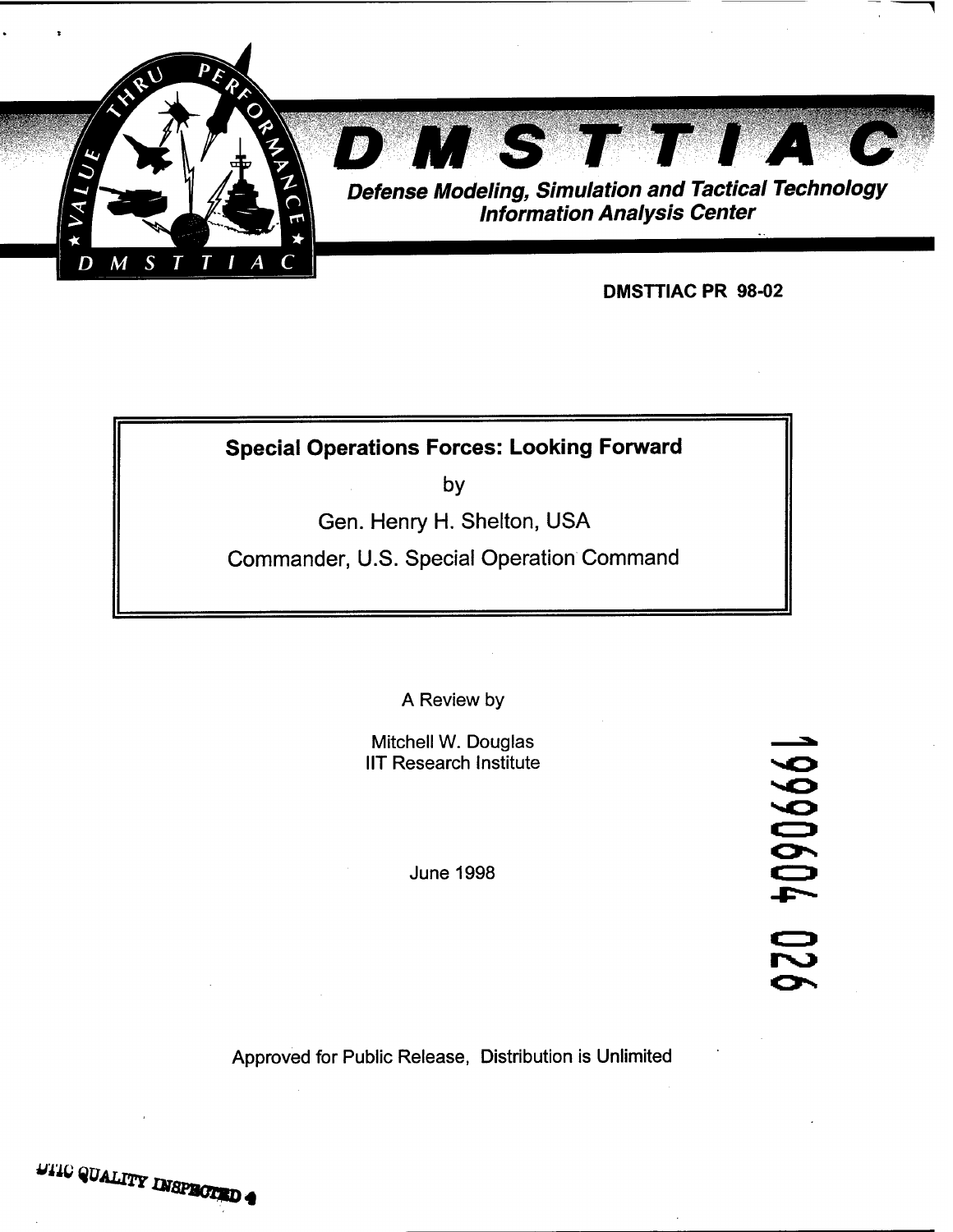## REVIEW

#### June 1998

#### Special Operations Forces: Looking Ahead

by

### Gen. Henry H. Shelton, USA Commander, U.S. Special Operations Command

This article was published in Defense 97, issue 3, which is a publication of the Department of Defense (DoD) to provide official and professional information to commanders and key personnel on matters related to defense policies and interests and to create better understanding and teamwork within DoD.

The article introduces the United States as the sole superpower. As such the U.S. is obligated to assist other countries in need or threatened by adversaries, as long as it's in our national interests. Future U.S. military involvement will not necessarily be driven by what our armed forces perceive to be a threat to our national security or interest, but how American society at large and our elected officials view threats, determine our national interests and how we wage war as a nation.

Special operations forces today are global, joint and versatile. They operate world wide, with little fanfare, often in parts of the world where disease, poverty and civil strife riddle the countryside. They serve in extremely harsh, **as** well as permissive, environments, under the cover of darkness and increasingly, in the high-tech realm of cyberspace. They can operate as a cohesive joint service team or as a single service unit. **A** hallmark is fiequent operations with coalition forces and other foreign militaries. Special operations forces support conventional forces in major conflicts, and they respond to conflicts or crises such **as** insurgencies, subversion, sabotage, narcotics trafficking and terrorism. They are not structured or expected to win wars singlehandedly, but they can help prevent and deter them. As part of a theater joint task force, they can enable conventional forces to achieve victory.

By anticipating changes in world development, analyzing our special operations force employment trends and examining American societal and cultural trends, will help prepare special operations forces for the future. Also in preparing for the future means considering what DoD's expectations will be for the use and role of special operations forces.

General Shelton expects we will need special operations forces more than ever in traditional roles, but they must also prepare for nontraditional environments and more sophisticated threats. Special operation forces have a long history of responding to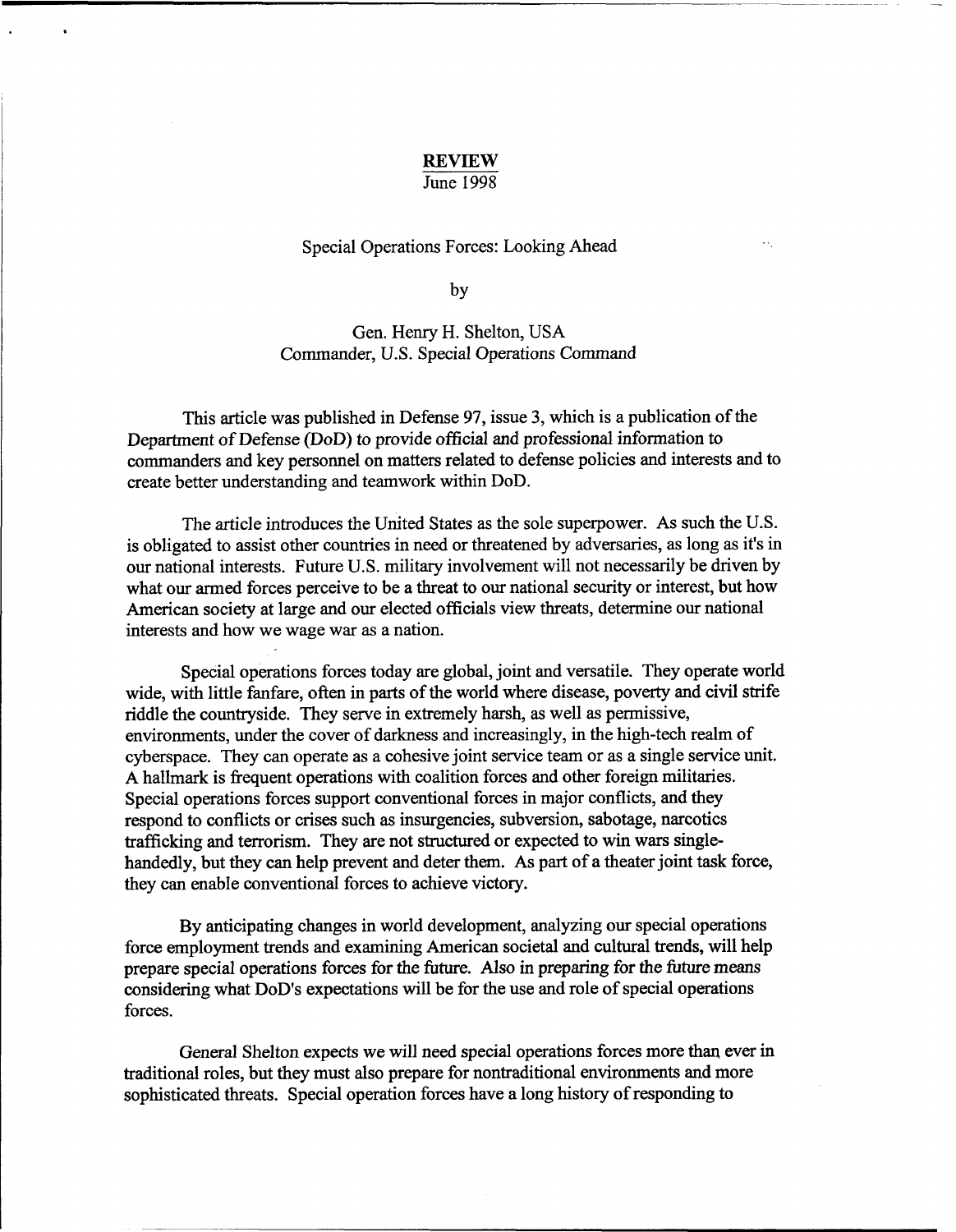threats to our nation during war and to various crises and conflicts during peace. They have demonstrated affordability, versatility, capability, and readiness. They are tailored to meet the challenges of today's uncertain, dynamic world.

General Shelton goes on to claim the U.S. Special Operations Command as providing DoD's only standing joint service force - an aspect that will be key to meeting the increased "jointness" requirements in Joint Vision 2010.

High quality people, innovative leadership, versatile forces, jointness and adaptability are terms the chairman of the Joint Chiefs of Staff uses in Joint Vision 2010 to describe the characteristics of future U.S. armed forces. These same terms aptly describe special operations forces of today. Based on the chairman's vision and observable trends, special operations forces will have a significant role in the more unpredictable, less stable future security environment. i.

**A** constant challenge for special operations forces is to maintain a high state of ,\* readiness and flexibility in an era of diminished resources and increasing noncombat ' contingencies. For the next decade, we can expect contingencies and operations short of war to dominate our national security environment, and we must plan accordingly. In such an environment, special operations forces will likely continue to be a key player in U.S. preventive defense - peacetime engagements to detect and resolve crises and create conditions that support peace.

The article predicts our nation, in the future, will face new challenges, new dangers, diverse threats and potential adversaries more willing to use insidious means to achieve their goals. **A** 1995 DoD study ascertained the "next century adversary will aggressively use offensive information operations, rely on underground and covert urban facilities, and have some ability to attack low-earth orbiting satellites. It will allocate 20 percent of its budget on a 'revolution in military affairs' achieved through enhanced surveillance capabilities, weapons of mass destruction, thousands of inexpensive missiles, a few very low observable cruise missiles, mines and diesel submarines."

General Shelton explains "in order to prepare for the future, special operations forces need to adapt to the changing nature of warfare by challenging conventional thinking and examining new options and operational concepts for the conduct of special operations in tradition and nontraditional environments. They need to consider possible changes in doctrine, roles, missions and force structure and to examine new options and operational concepts. "

He goes on to explain "special operations forces must further streamline and improve the acquisition process and be technologically provocative, adaptive and innovative. This means always being attuned to the latest domestic and foreign technological developments and capabilities. Equipment in the pipeline today or due for fielding by 2010 may be obsolete by the following decade or vulnerable to advances in countermeasures or weaponry. "